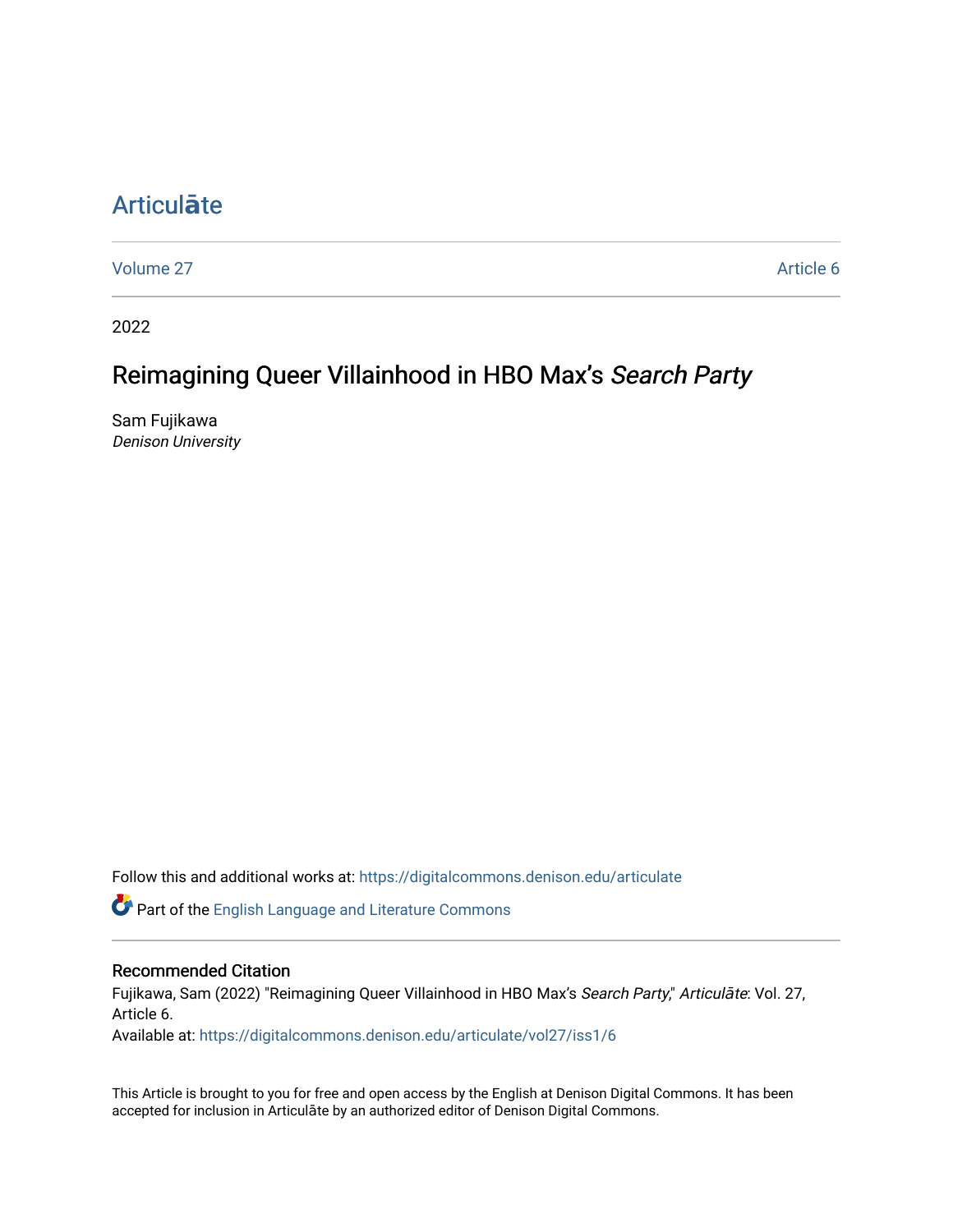### Reimagining Queer Villainhood in HBO Max's *Search Party*

#### Sam Fujikawa …

**Introduction** 

 Over the past few years, there has been a reclamation of queerness in villains, particularly Disney villains. In 2018, *BuzzFeed* uploaded a listicle ranking Disney villains "from least gay to most gay," characterizing antagonists not as evil but instead "queer icons… worthy of the gayest spot on this list" (Stryker and LaConte, "We ranked the Disney villains from least gay to most gay"). Other publications like *Vice* viewed as the enemy, the villain (Ryan, "Why so many Disney villains sound 'gay'"). While these examples are only two out of many commentaries on the relationship between queerness and media representations of villains, a clear villains can be reclaimed and celebrate queerness or community. community. Pondering over this issue of representation, I this phenomenon of "gay" villains differently, highlighting Disney's tendency that follows a long history of positioning effeminate, queer coded men tension surfaces within even this small section of discourse, specifically a tension in whether queer instead project evil characteristics upon a marginalized

 found myself thinking about the queer characters and villains I found satisfying as a viewer, that is, those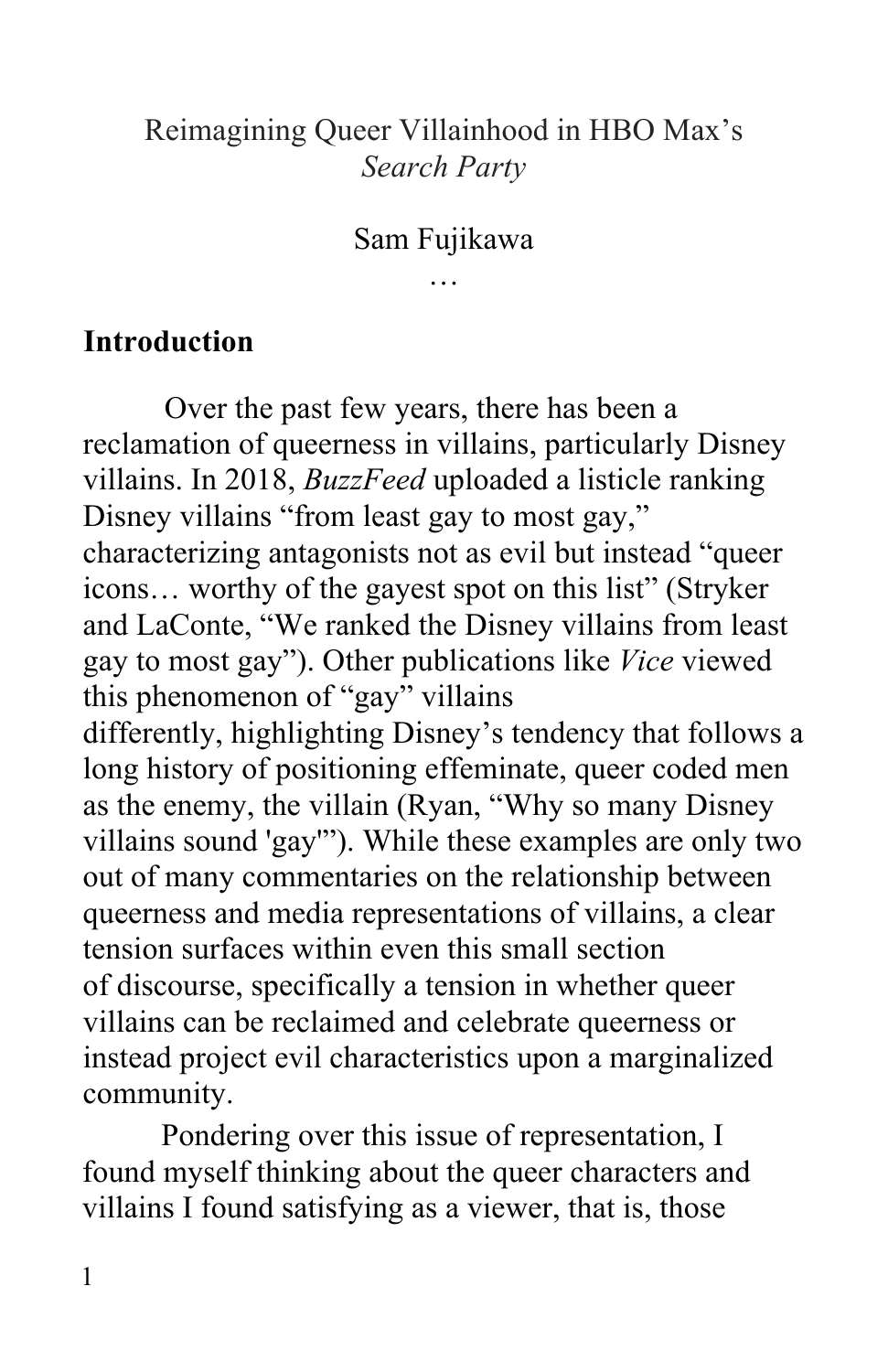whose identity was not demonized but complex and a slice of queer life in reasonably true approaches. Attempting to find multifaceted and productive representations of queer characters in turn meant looking for depictions with potential to challenge could oppress queer people in constitutive ways. With queer life in media, an opportunity opens to resist standardizing and harmful representations of queer people in subversive terms. Can villains be constructed this paper, I look at how the HBO Max television series *Search Party* builds social commentary on queerness in the way the series portrays queer characters, specifically queer villains. interesting, not sweeping in claims but representative of heteronormativity and reframe understandings that this potential of uncovering useful methods of depicting in a way that resists heteronormative readings that lead to negative projections upon the queer community? In

### **Description of** *Search Party* **as an Artifact**

 Rogers, and Michael Showalter streaming on HBO Max. Starring Alia Shawkat, John Reynolds, John Early, and Meredith Hagner as Dory, Drew, Elliot, and Portia, respectively, a group of millennial Brooklynites, the series follows the friends as they search for a college classmate who goes missing and the events that ensues. As each season progresses, the program, while still following the same gang of characters, introduces new *Search Party* is an American, dark comedy television series created by Sarah-Violet Bliss, Charles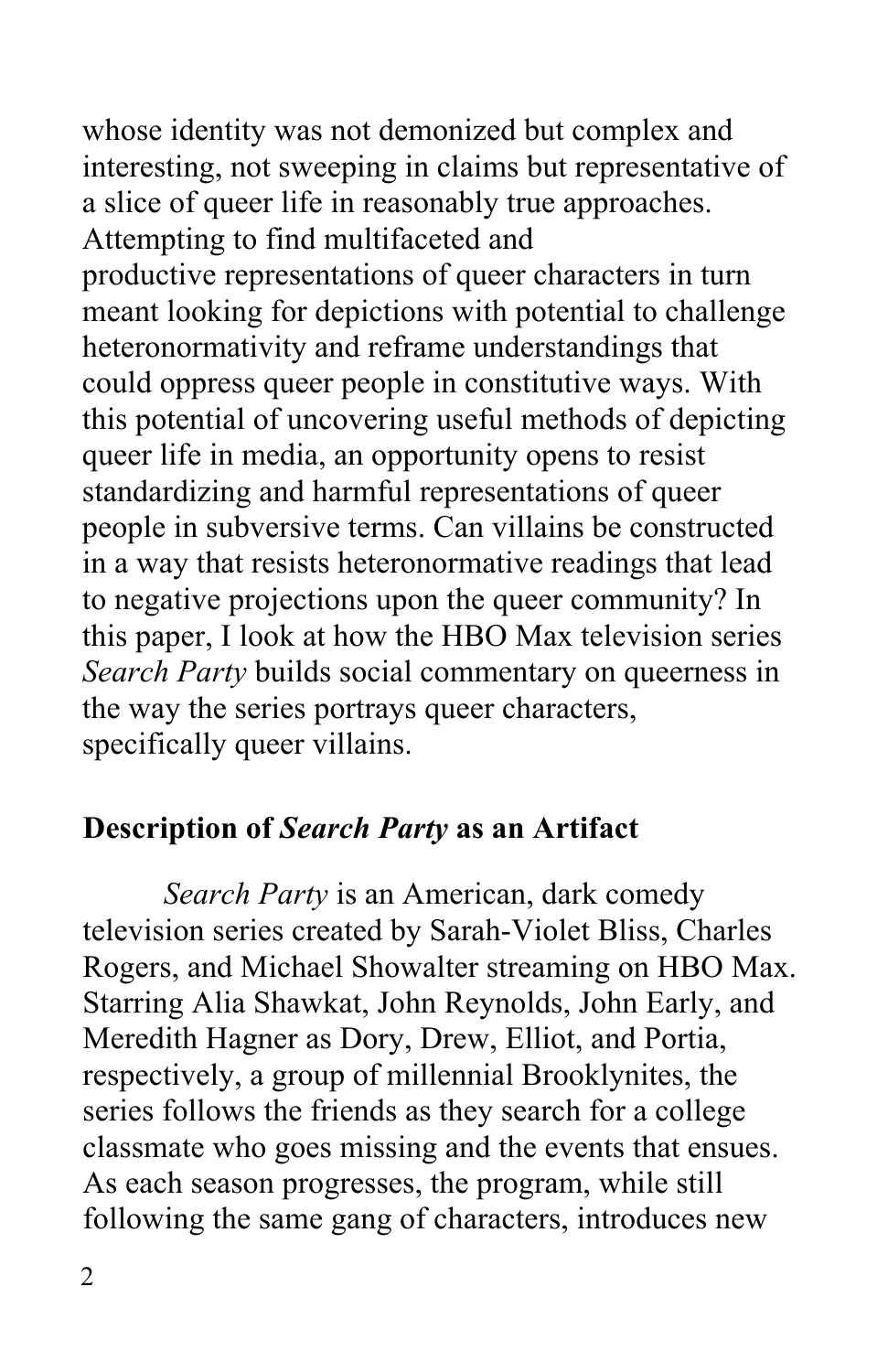plots and stylizations that pastiche notable genres of media such as the murder mystery, detective thriller, courtroom drama, and psychological thriller. With a prominent queer and female creative team and millennial life through marginalized lenses that were put airdate following the 2016 presidential election of Donald Trump. Yet rather than portraying queer or female characters in an overly sympathetic light, the of self-absorption among Generation Y and the hipster culture of a gentrified New York City, providing acerbic characters who challenge a rhetoric of "good" and "bad" groups. cast, *Search Party* is notable for its dissection of into question amidst the cultural zeitgeist of its original series instead offers a biting satirical take on a symptom media representations vis-à-vis historically marginalized

 2016, the series was later picked up by HBO Max and has been streaming on the platform since its third season, gaining critical acclaim and a cult-like following for both subverting expectations of narrative and perspective when it comes to a genre exploring the brilliant, twisted portrait of a new lost generation."). In  the fourth season, *Search Party* introduces a *Silence of*  Dory held captive by her superfan Chip, portrayed by Cole Escola, a character who, like the gendered figures of Buffalo Bill or Norman Bates, occasionally dons the Although the show originally aired on TBS in lives of "entitled Millennials" (Syme, "'Search Party's *the Lambs*-style plotline, with the series' anti-heroine appearance of a hegemonic woman while tormenting his female victim. Noting these "antiquated tropes of gender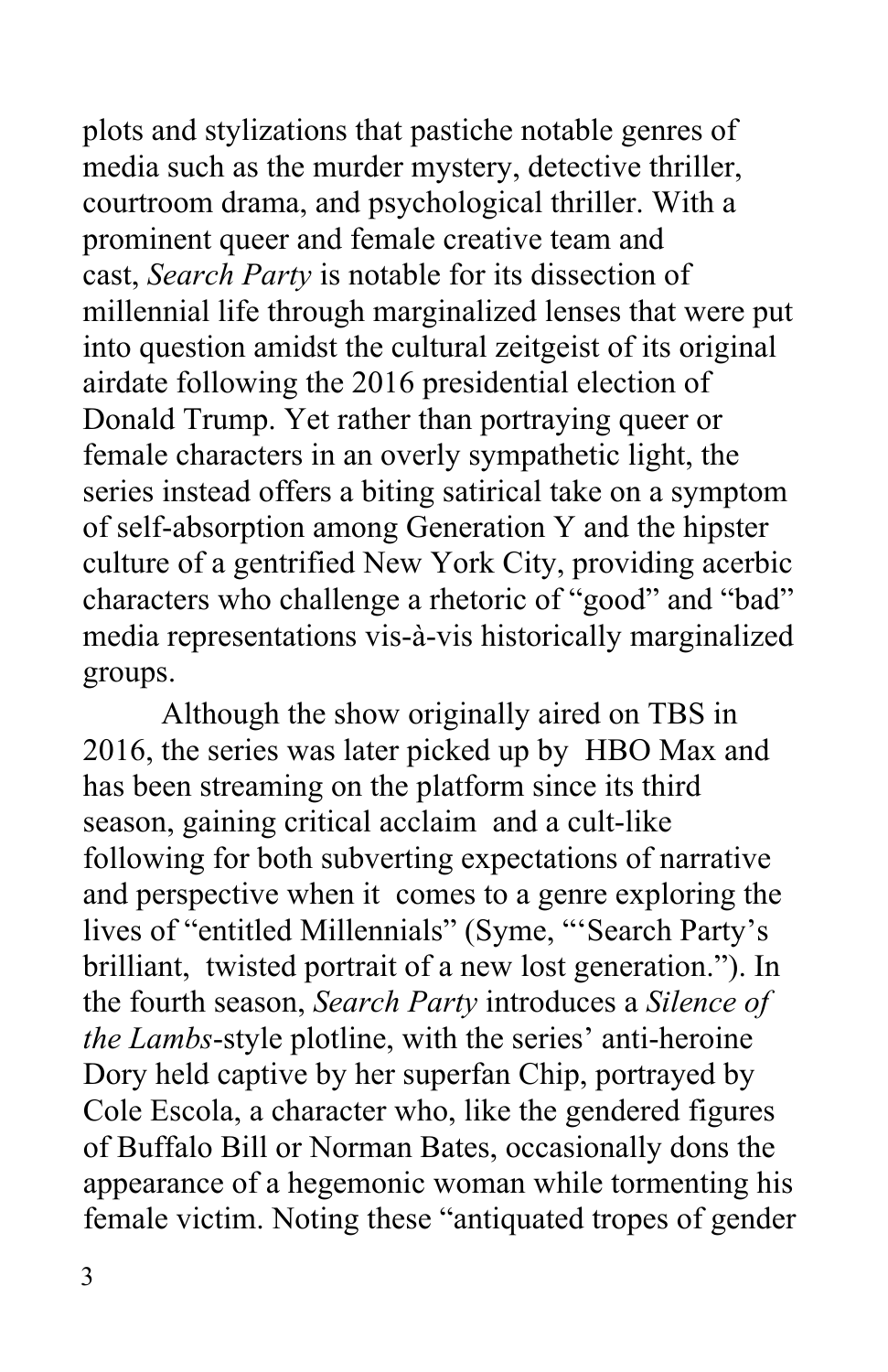of drag is an attempt to destabilize a model of queer- of realization of his apparent psychosis, since "Chip woman" (McHenry, "How search party landed on that surreal season 4 finale."). With this reference to tropes of queerness in media, *Search Party* uses the character of Chip to reimagine a villain's relationship to queerness and queer sensibilities as something not tactical. themes," co-creator Rogers admits that Chip's strategy coded characters holding a female persona as some form thinks it's strategic to go out in public as a 70-year-old inherently evil but tangential and—importantly—

### **Description of Method**

 While I recognize and affirm that queer can be a term used to imply homosexual attractions or identities, I refer to it in a broader way, what Halperin defines as "whatever is at odds with the normal, the legitimate, the dominant… [Queer is a] horizon of [possibilities for] reordering the relations among sexual behaviors, erotic identities, constructions of gender, forms of knowledge, regimes of enunciation" (62). Understanding queer as directly contrary to some stable notion of normalcy invites an analysis of queerness beyond purely sexual terms yet still with some ability to orient oneself in more accommodating ideological stances. Additionally, my analysis of queer villains relies on Edelman's research of how political enemies are constructed, specifically his differentiation between enemies and adversaries, which rests upon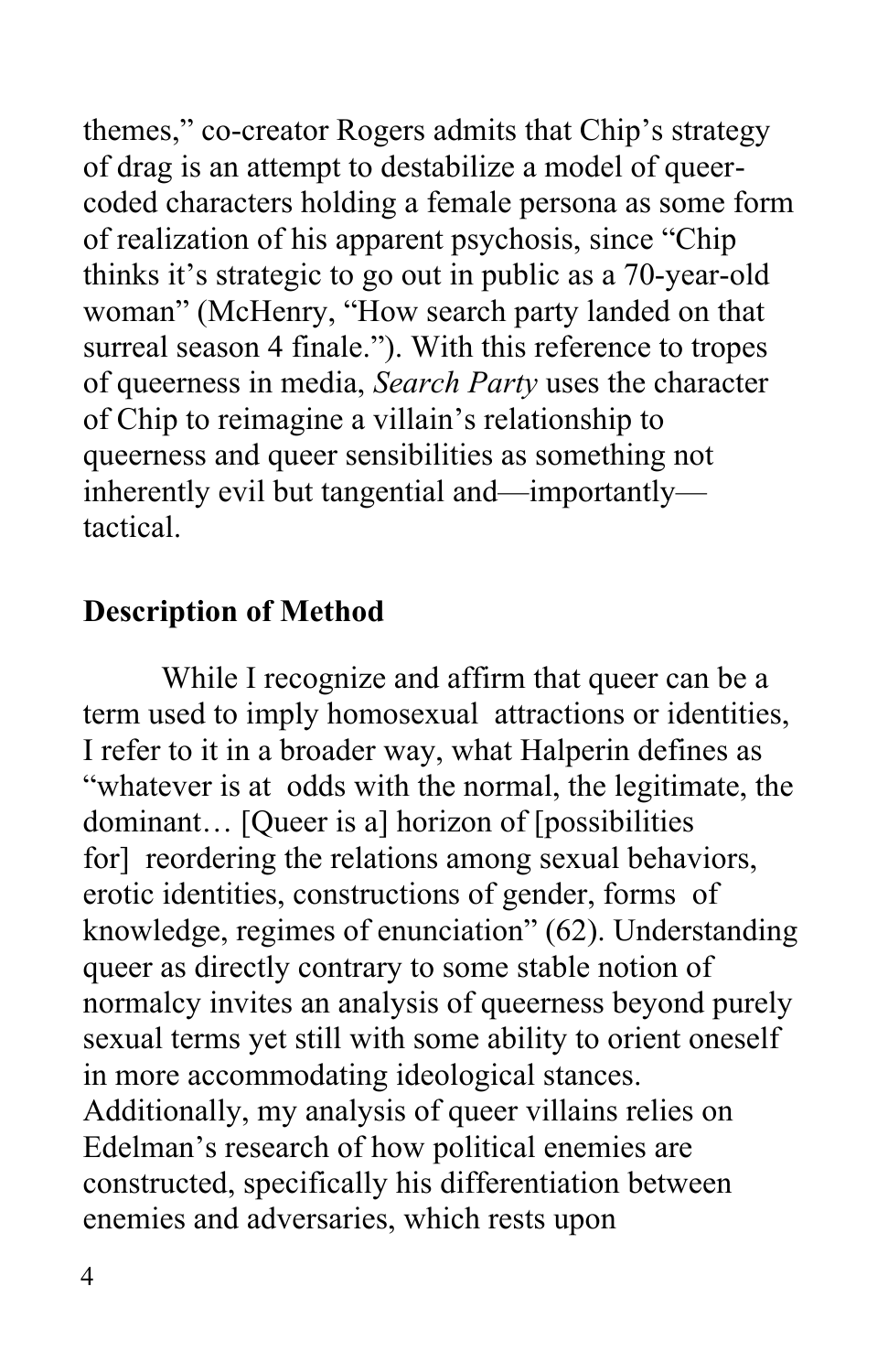whether opponents are vilified for their inherent nature or tactics and strategies (67). Applying this notion to queer villains can provide clearer analysis in whether characters' queerness or resistance to dominant culture are put into inherently negative terms or less restrictive strategic expressions. In relation to the terms in which queerness is conceptualized, specifically in humorous representations such as those on *Search Party*, I employ the idea of camp to analyze how audiences are hailed in their understandings of the show's premises and comedy. Wolf postulates that "we can conceive of camp as a queer decoding strategy, situating it in the broader framework of audience reception studies and thus beginning to explain the possible ways in which camp readings are motivated and deployed" (285). excessive performances of gender through theatrical tactics—as a specifically queer sensibility, I can then apply camp to evaluations of how representations position viewers in relation to queer characters, that is, whether they are rooted in heteronormative notions or queer camp (Wolf 285-6). Recognizing camp—which is additionally tied to

 Focusing on season four of *Search Party*, I aim to provide an analysis of Chip, attempting to see how the depiction of his queerness functions in tandem with his role as a villain. By looking at both how he acts and how other characters perceive and portray him, I seek to see how the construction of his character functions in terms watched and analyzed the entirety of *Search Party*'s fourth season, noting instances of scene, dialogue, or of representing marginalized persons. To do this, I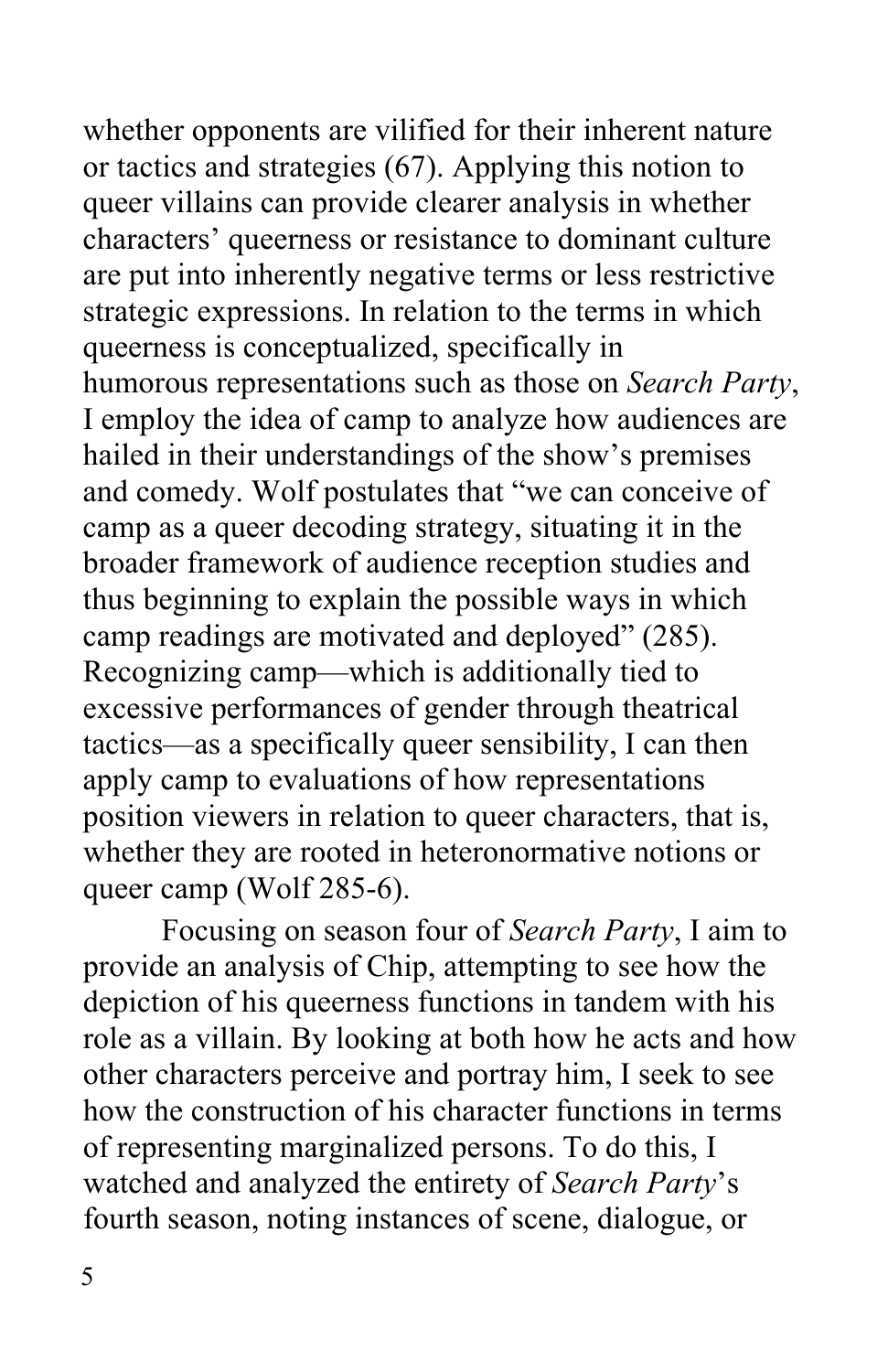queer villain or a more general discourse of queerness within the universe of the series. Parsing these instances through the theoretical framework I establish in the previous paragraph, I furthermore rely on Burke's concept of identification and how "if an identification favorable to the speaker or his cause is made to seem favorable to the audience, there enters the possibility of such 'heightened consciousness'" (45). Thus, if connections are made to identify viewers with a queer sense of the world, perhaps there lies an opportunity to characters and queer people. imagery that have to do with either Chip's identity as a reconceive unconstructive understandings of queer

### **Analysis**

 The fourth season's premiere of *Search Party*, "The Girl in the Basement," begins with the series' protagonist, Dory, held captive in a dank-looking location, her head shaven, body appearing weakened. Realizing her head is shaven, she asks her captor, Chip, about the condition of her hair, which he rationalizes by explaining that he needed her hair for his "Dory Doll," a facsimile reproduction that reveals an obsession with Dory. While bizarre, the moment is funny and subverts Dory's shaved head in a realm of some demented or disturbed aspect of Chip's personality meant to frighten viewers or Dory. Instead, Chip shaved Dory's head simply to complete a Barbie-like doll, placing this instance of supposed harm toward Dory in a realm of an expectation that would place the rationale behind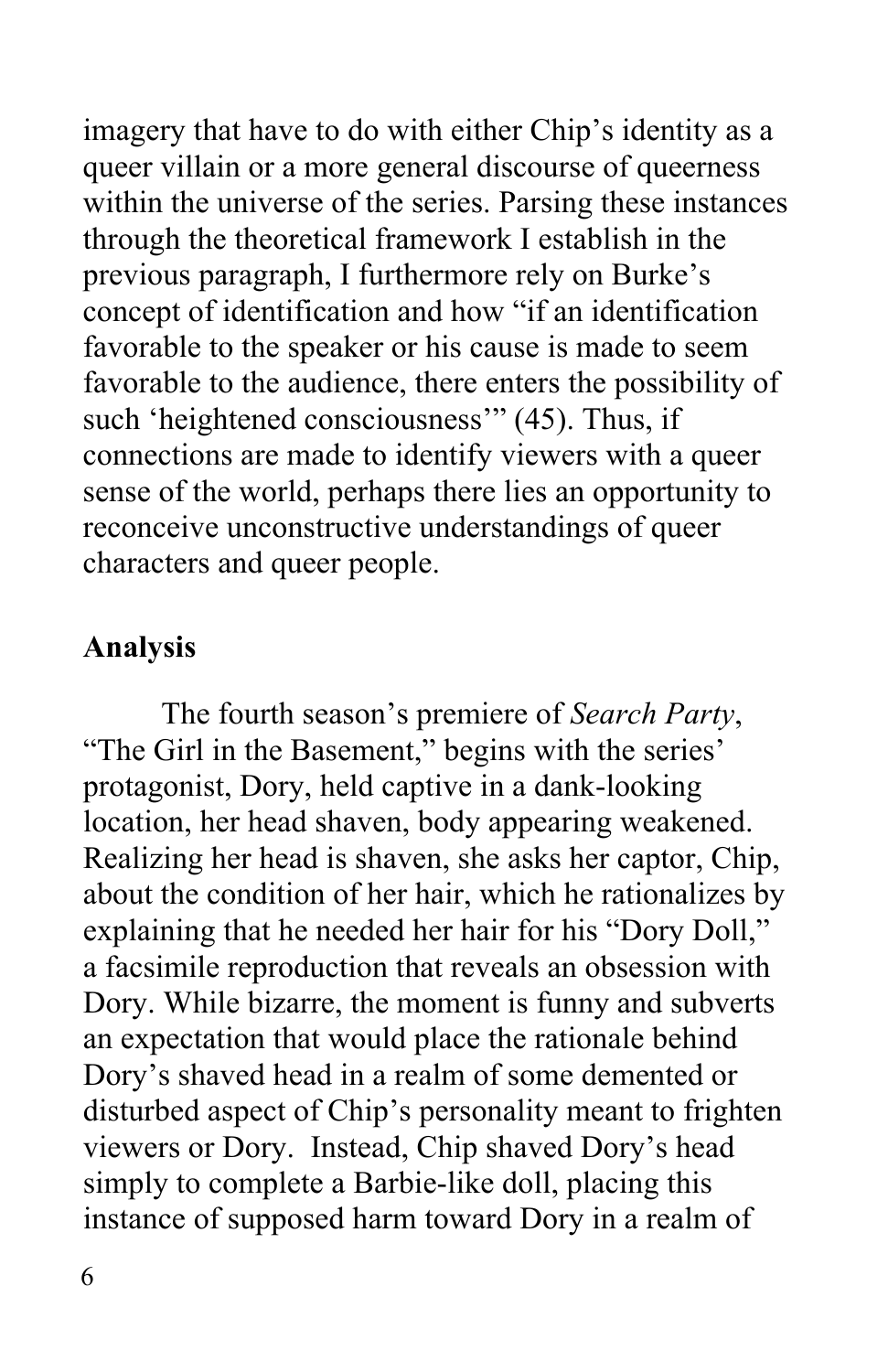ridiculous strategies rather than some perverse Chip's construction as a villain for viewers through his distinguishes him as an adversary rather than enemy. Edelman describes this characterization of the enemy as his antagonism toward Dory, *Search Party* resists connoting Chip in the category of enemy, which could entail in a projection of negative implications upon queerness or queer men in general. Instead, the series inherence that is rooted in some sense of evil. or irrational need for female hair. This instance begins tactics rather than nature, a strategy that rhetorically based in inherent threats and thus markedly evil (67). By initiating Chip's role as villain with a humorous tactic in imagines a type of villain where queerness can be used as a strategy in achieving villainous goals rather an

 inherence that is rooted in some sense of evil. "The Girl in the Basement" expands on this idea of queerness as informative not inherent to villainhood with Chip's subsequent actions of control vis-à-vis Dory, which he justifies as necessary for her to be protected from her group of friends who he believes are bad people. For example, at the end of the episode, after Chip appears to be her apartment yet turns out to be a plush recreation of her Brooklyn home. This setting works to both show Chip's destructively attentive obsession with Dory—he attributes this fixation to the two of them having "the same lips"—as well as his care and attention as a feminine space. While the show originally sets Dory confined in a dank and typically standard space when one thinks of being held captive—such as the literal hole tells Dory he will take her home, Dory wakes up in what to detail in a domestic sphere that commonly is situated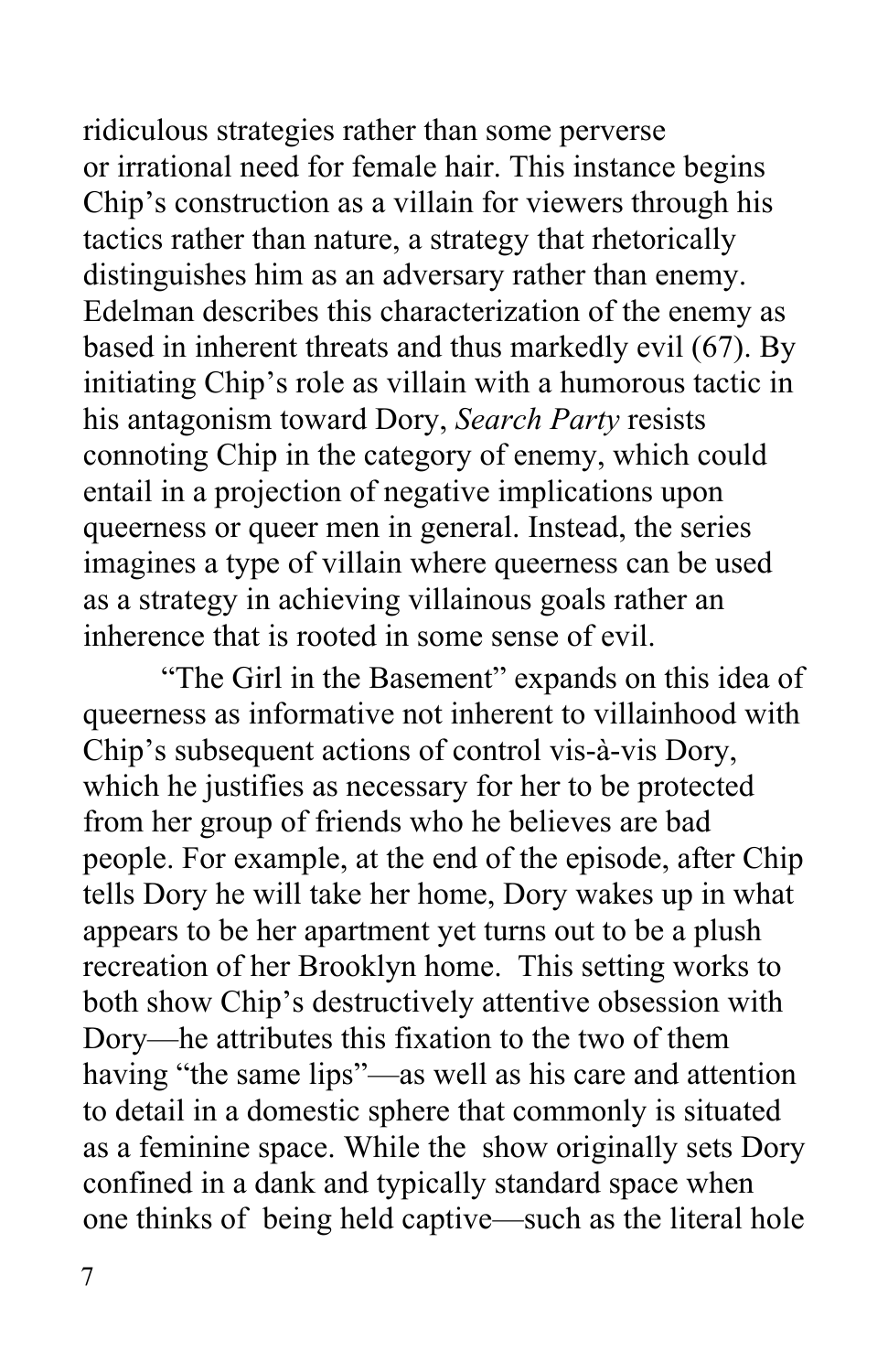in the ground Buffalo Bill keeps his captor held in *The Silence of the Lambs*—by the end of the episode, this new setting subverts expectations once again, having Chip place Dory in a space he clearly spent a lot of time, energy, and care into creating for her. The situation remains the same in her captivity, but Chip's domestic sensibilities, which can be tied to his queerness due to the hegemonically feminine role of such duties, invert Dory. His role of villain then becomes ambiguous, as certain queer markings to his antagonism, such as his creation of a comfortable model apartment for Dory, contrast his highly immoral acts of kidnapping and imprisoning Dory. Oliver and Ferchaud posit that this ambiguity troubles a simple reading of queer villains subsequently resisting a reading that enables "viewers… the negative portrayal" (102). Through these acts, his queerness and role as villain are not necessarily separated but instead troubled in terms that question and resist normative readings that lead to homophobic the conditions to be shallowly more comfortable for like Chip, providing depth to his character and to form associations between that group of people and conclusions.

 of camp—a queer sensibility that invokes humor and excess into performances meant to make sense of the world through a queer lens—to resituate viewers into distinctly queer perspectives (Wolf 286-7). Given the series' status as a comedy, it becomes evident that while he exists as a villain, Chip is meant to be seen as a comedic character. His subversion of expectations, *Search Party* additionally utilizes a performance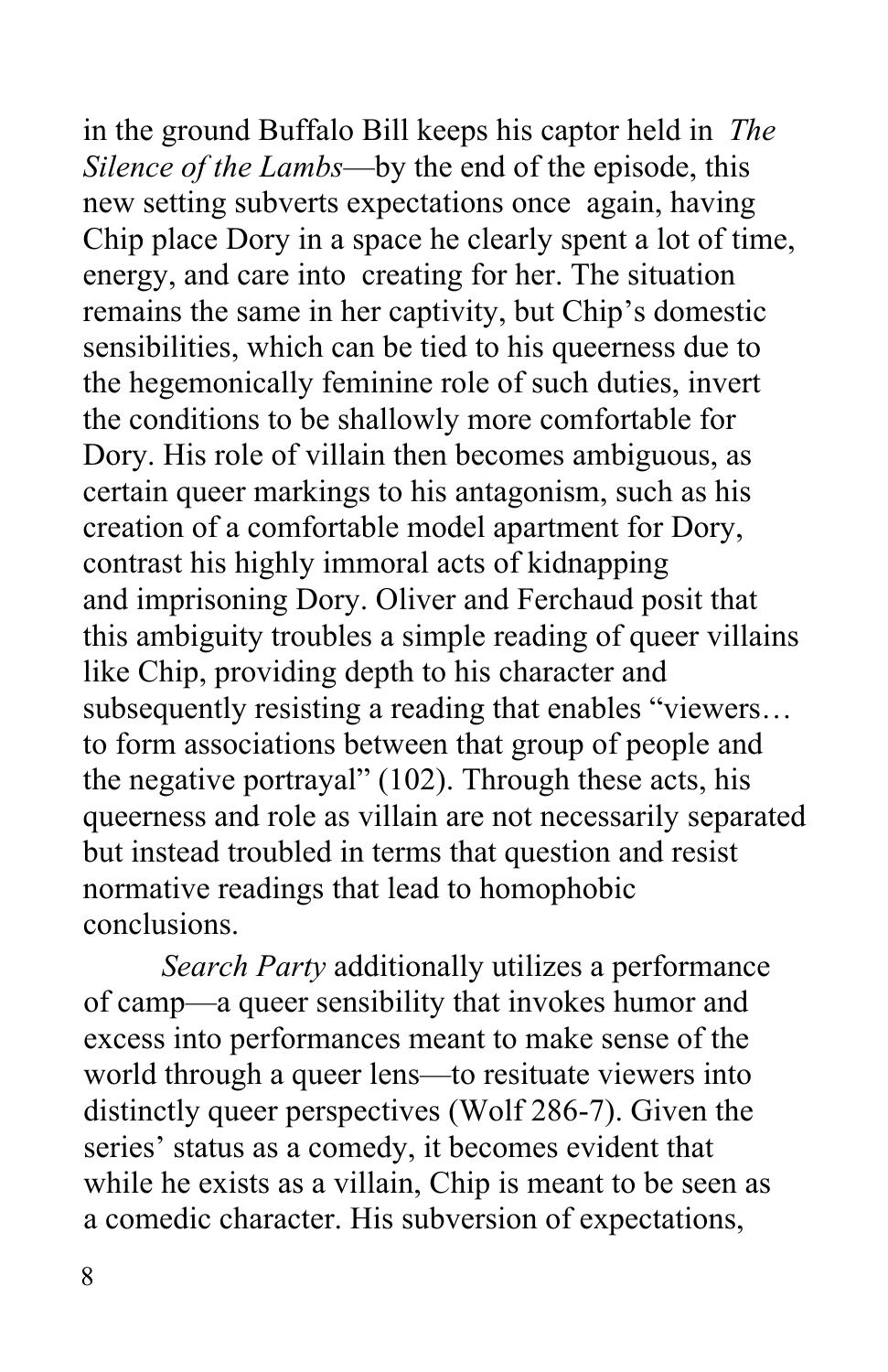such as through the Dory Doll and plush apartment, as well as his general air and villainhood provide a great deal of comic relief into a situation that is typically read as an immense tragedy and struggle for a protagonist, a portrayals. Perhaps the most evident performance of camp can be seen in his disguise as his Aunt Lylah, whose house he is holding Dory hostage in. Chip ward off any suspicions about what he is doing at the home; comedically, the series pokes fun at the absurdity of the situation when Dory asks how old his aunt is and, upon Chip responding 70, replies, "Do you think people could think you could be in your 70s?" ("Something Sharp"). Despite the clear age difference between Chip and his Lylah persona, the gag generally works in the series, with the disguise fooling neighbors like Paula Jo, a character played by Ann Dowd who regularly interacts with Chip as Lylah. With just a gray-streaked red wig, gaudy clothes, and transatlantic accent at his disposal, Chip's performance as Lylah highlights an excess of femininity in its resisting rigidity in gender norms as well as utilizing queer humor as methods of survival—or in Chip's case, maintaining control (286). subversion that is typical to camp readings and employs this drag persona of his aunt to potentially theatrics, two features of camp that Wolf notes as

maintaining control (286).<br>Chip's use of drag in his role as villain and the resulting acceptance of his feminine performance by other characters additionally problematize standard models of queer male villains' drag as somewhat demented or deranged, as characters like Norman Bates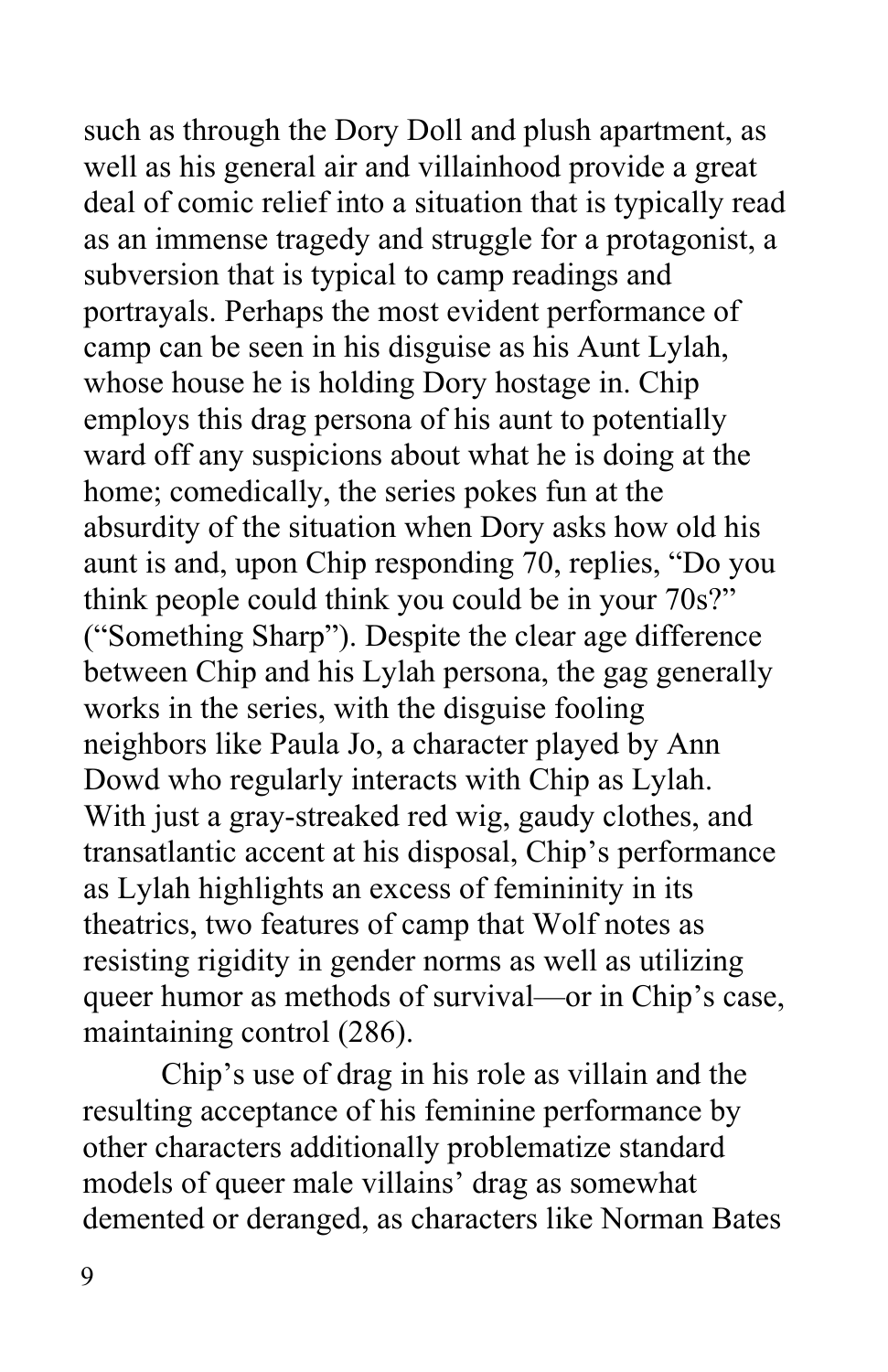or Buffalo Bill may imply. Rather than using femininity and female gender as some intrinsic desire that leads to a deranged or dangerous behavior, Chip's drag is contiguous to maintaining an illusion rather than fulfilling some "wrong" desire within a queer body. Making drag tactically functional in his role as a villain rather than as inherent to his villainous desires, *Search*  heteronormativity that veer away from demonizing the queer. Chip's practice of drag and characters like Paula Jo's acceptance of his female performance destabilize a heteronormative understanding gender as essential or constant; Chip's performance as Aunt Lylah "[imitates] gender, [and thus] drag implicitly reveals the imitative structure of gender itself" (Butler 330). To understand the comedy and conceptions of Chip in the to resist reading Chip in heteronormative terms that essentialize gender or demonize queerness—to fully enjoy what is going on, viewers in short must identify normative, specifically queer lens. *Party* creates implications of queer characters and terms of the series, a viewer must reposition himself then themselves in the world of *Search Party* through a non-

normative, specifically queer lens.<br>This requirement of identifying with a queer humor is apparent in more explicit ways as well, particularly in the characters' label of Chip as "the Twink," a term located within a decidedly queer lexicon and refers to a young (usually gay) man with a slight build. In "The Girl in the Basement," Dory's first words referring to the previous season's storyline where Chip perspective to fully understand and enjoy the show's to Chip are, "Are you… the twink? From the wedding?"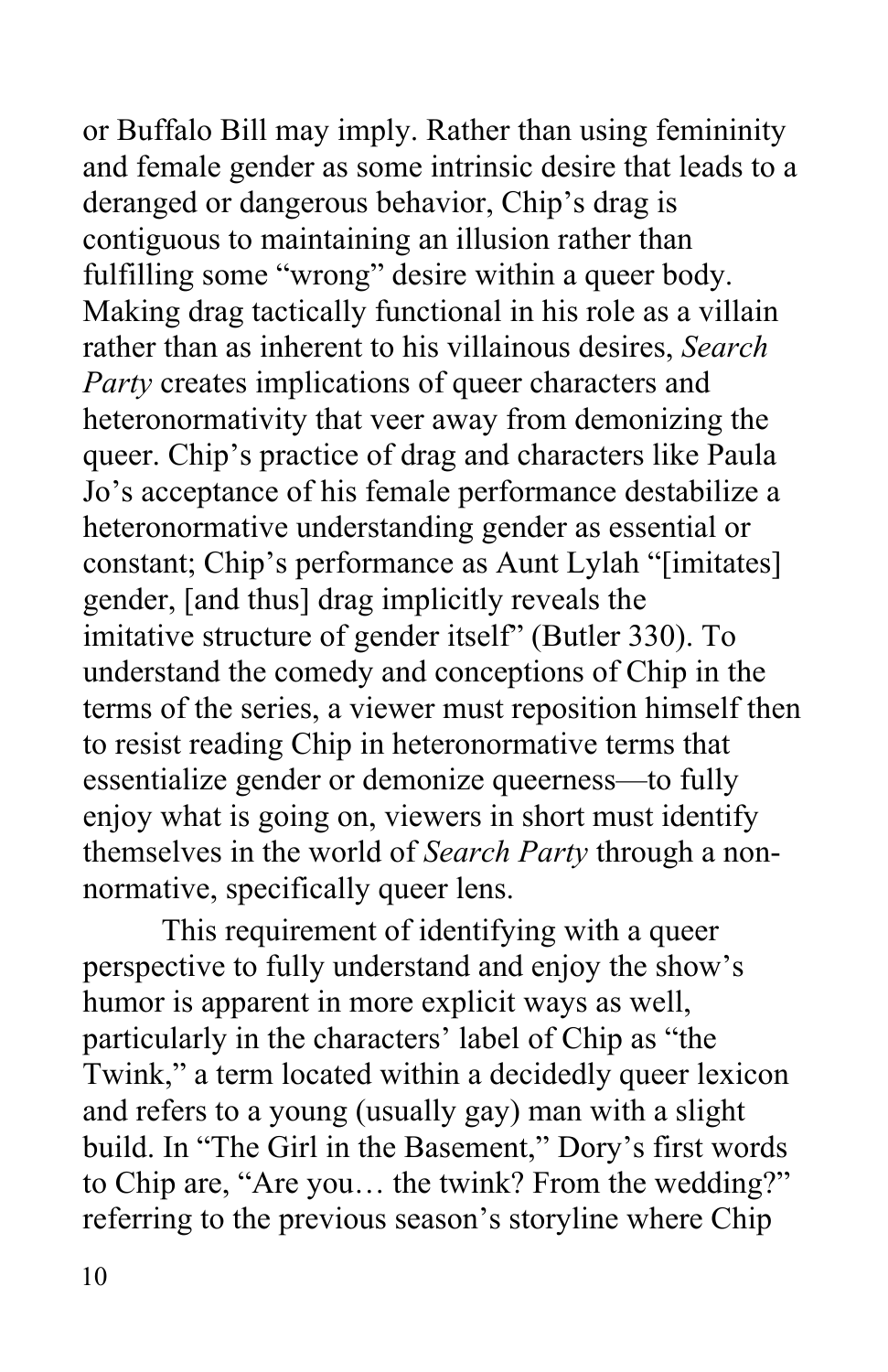(then unnamed) pretended to work at her friend Elliot's wedding for a Twinkies Catering, a catering company whose staff was entirely made up of, namely, twinks. While Westerefelhaus and Lacroix note that certain media representations of queer characters can ultimately reaffirm a dominant power structure that center heterosexual conceptions of reality, *Search Party* forces viewers to adhere to queer rhetorical frameworks without any explanation to those outside of the know (440). I admit the series does eventually define a twink as "a young man with a slim build and supple, boyish queer humorous adage with, "But at a certain age, a This definition of twink, however, is offered in the sixth episode of the season, long after many iterations of the word are used in humorous dialogue, reaffirming queer perspectives as central to the show's sense of humor and qualities" though they tack on the decidedly twink becomes a twunk" ("The Thoughtless Woman").

 worldview. This queer sense of humor is also present in other characters' descriptions of Chip, such as when Elliot calls the catering company to find out more about Chip and is told, "He's 30 years old and mostly a bottom" ("Doctor Mindbender"). Relying on an understanding of sexual terminology revolving anal sex and refusing to explain so in its briefness, this example of humor within *Search Party* reaffirms queerness and queer perspectives as central. By centering queer perceptions and characters, the series challenges any readings that would allow viewers to project Chip's villainous traits to queer people in general, as Chip exists as one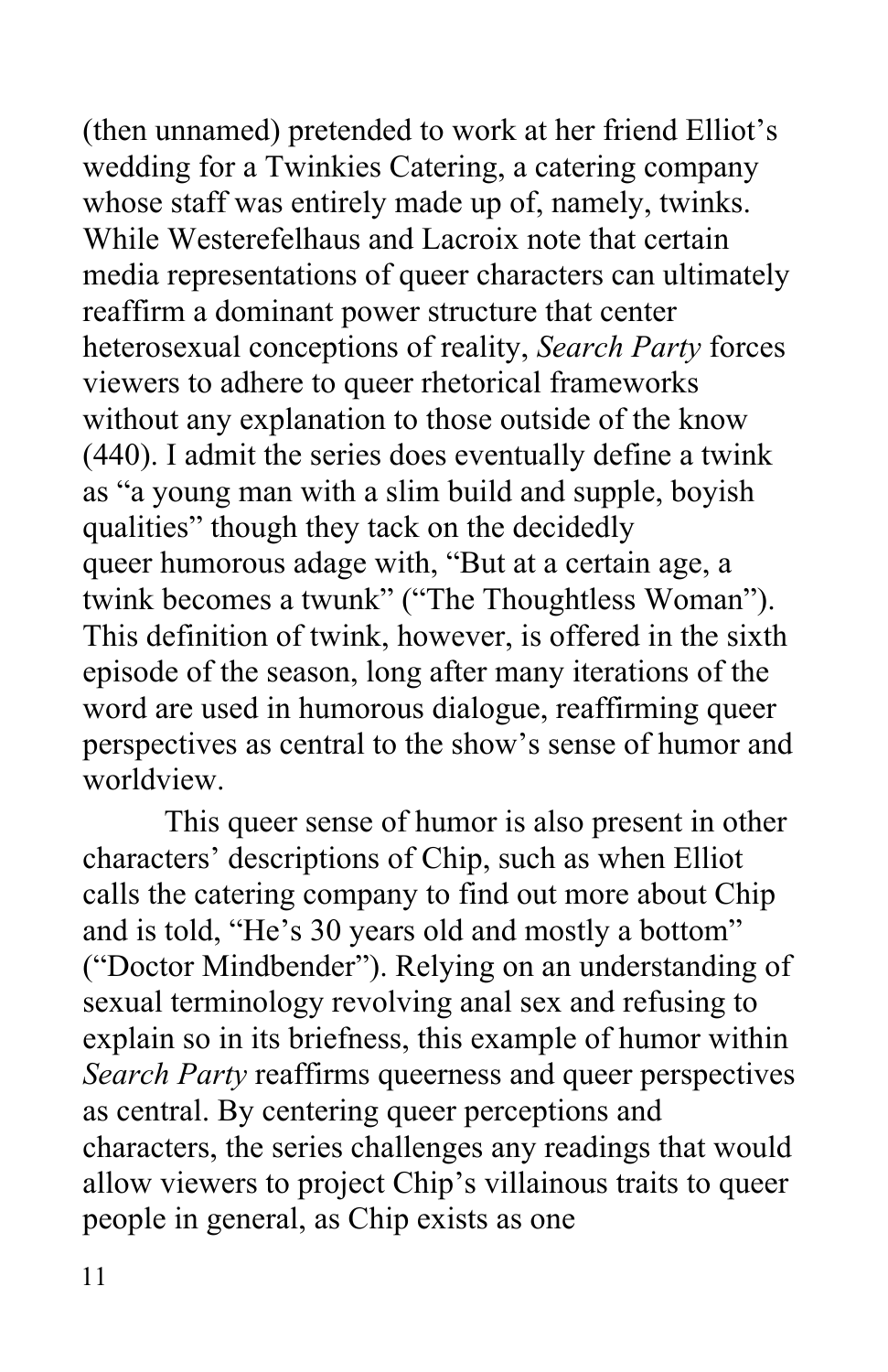representation among a setting where heteronormative perspectives are sidelined and thus queerness is no longer limited. Viewers are invited, and often forced, shifting narratives and conditions to reflect distinctly queer notions of the world. And this identification with a queer framework through unapologetically queer humor and camp, as Burke noted in his discussion of the power of the rhetorical world, has the potential to open a new awareness of queer people in positive ways. to identify with queer characters and perspectives,

#### **Discussion**

 In looking at how *Search Party* portrays queer villains such as Chip, I have found that the series ultimately resists and subverts tropes of queer villainhood established by characters such as Norman Bates or Buffalo Bill. With Chip, the program offers a way of constructing queer villains that separates evil from an inherence to queerness and instead uses queer tactics to create a villain of camp who is complex and ambiguous in a binary of good and evil. *Search Party* resists heteronormative structures typical to mainstream representations of queer characters to provide a queer-centered lens and perspective in narratives that include both straight and queer characters. By centering a queer sense of the world, the series encourages viewers to embrace non-dominant narratives and language, providing commentary that allows for queer characters to be villains without worrying over whether they are "good" or "bad" representations.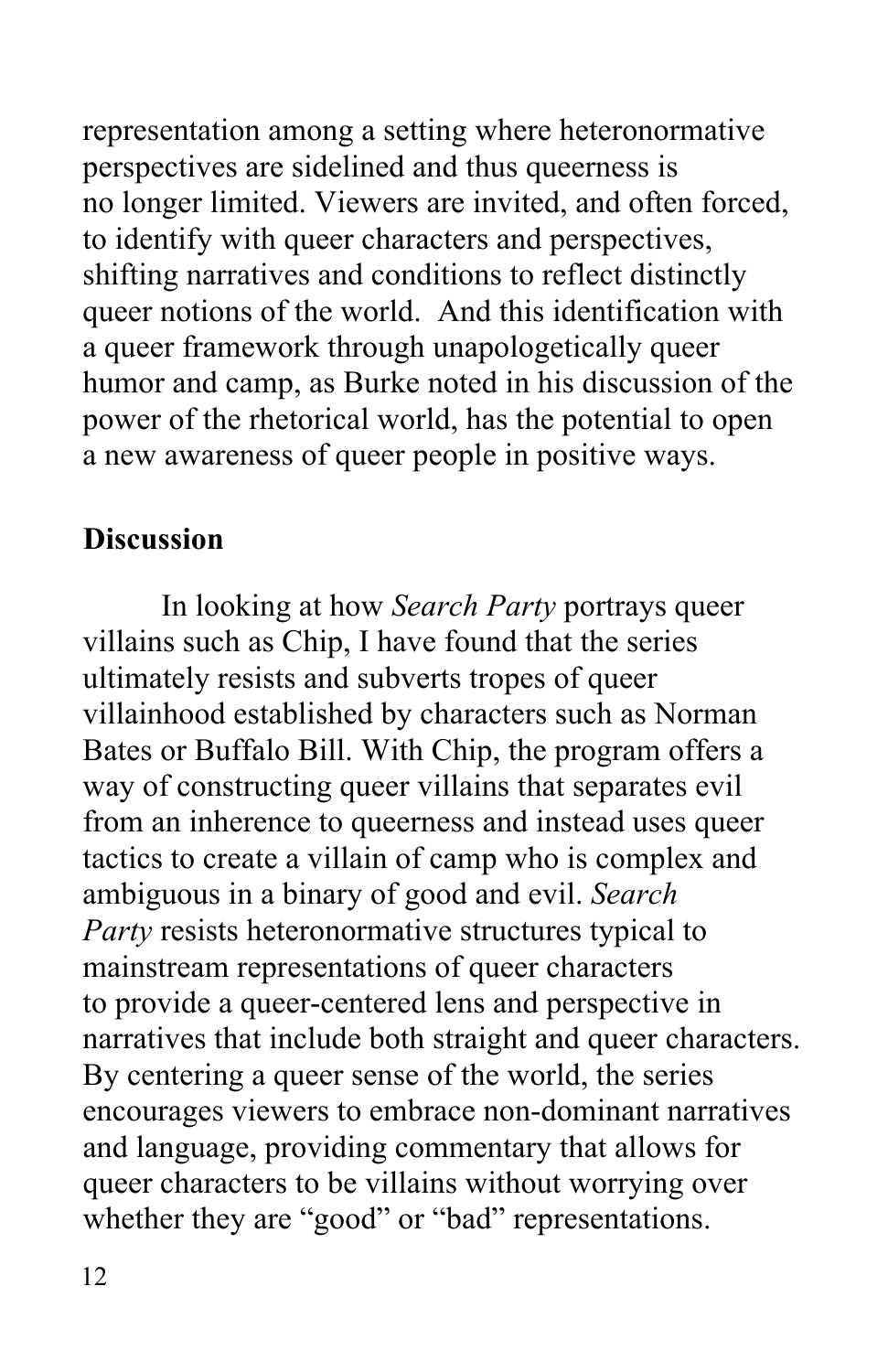Centering queer voices and conditions of the world within the world of *Search Party* allows for a multiplicity to be applied to queer characters. In multiplicity there exists more than one must therefore be projected upon a community that is marginalized and thus simplified to reductive quality. Through Chip's depiction and characterization internal to a method of depicting queer lives in more malleable ways, outside of rigid discourses that force a binary of good or bad and instead see dynamic complexity in lives essential form of villain. With these more complex and less sweeping methods of identifying with a queer sensibility, new opportunities to reconceive reality in ways that exist outside of the dominant can be unlocked, relegated experiences and persons sole representation, more than one understanding that the series' world and perspective, *Search Party* provides that can so often be construed in an unsophisticated shifting perspectives to privilege historically

### Works Cited

 Bliss, Sarah-Violet, Charles Rogers, and Michael Showalter, creators. *Search Party.* Jax Media; Quiet and Productions, Inc. Productions, Inc.<br>Studio T, 2022. Considerate Productions; Semi-Formal

 Burke, Kenneth. *A Rhetoric of Motives*. University of California Press, 1969.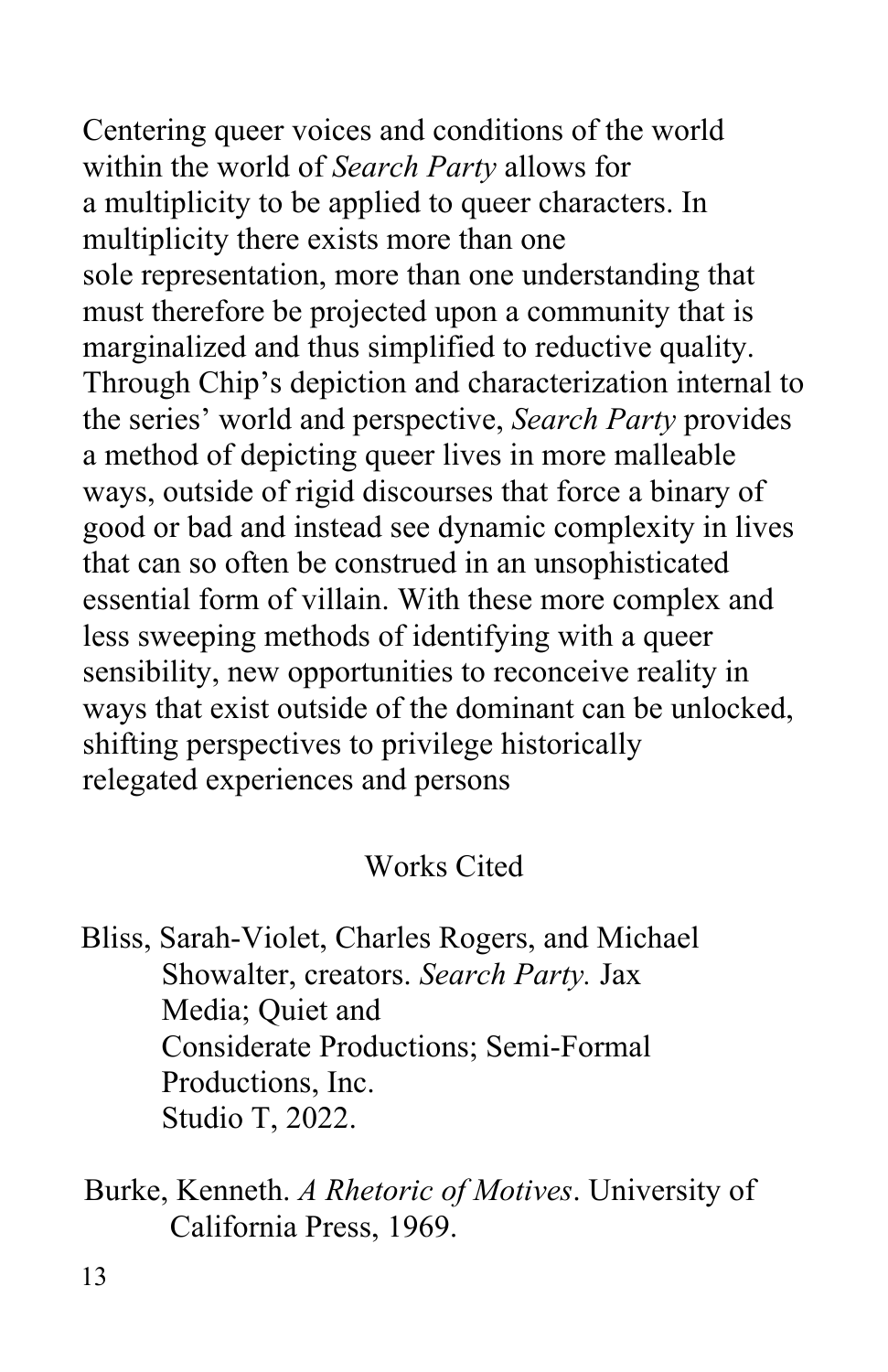Butler, Judith. "Gender Trouble: Feminism and the Subversion of Identity." *Critical Theory:*  edited by Robert Dale Parker, *A Reader for Literary and Cultural Studies,*  Oxford University Press, 2012*,* 327-38*.* 

 Edelman, Murray. *Constructing the Political*  Halperin, David M. *Saint Foucault: Towards a Gay Hagiography*. Oxford Paperbacks, 1997. McHenry, Jackson. "How Search Party Landed on That Surreal Season 4 Finale." *Vulture*, 29 Jan. 2021, Jan. 2021. explain.html. explain.html.<br>Oliver, Mary Beth & Ferchaud, Arienne. "The Bad *Spectacle*. University of Chicago Press, 1988. <https://www.vulture.com/article/search>party-season-4-finale-creators

 Guys: Evil and Immorality in Media  Entertainment." *The Dark Side of Media and Technology: A 21st Century Guide to Media and*  Technology Literacy. Peter Lang, 2019, 96-106. *Technology Literacy*. Peter Lang, 2019, 96-106. Ryan, Hugh. "Why so Many Disney Villains

surprise-you-456.<br>14 Sound 'Gay'." *VICE*, 14 July 2015, <https://www.vice.com/en/article/5g9e4d/the>number-of-gay-animated-villains-will